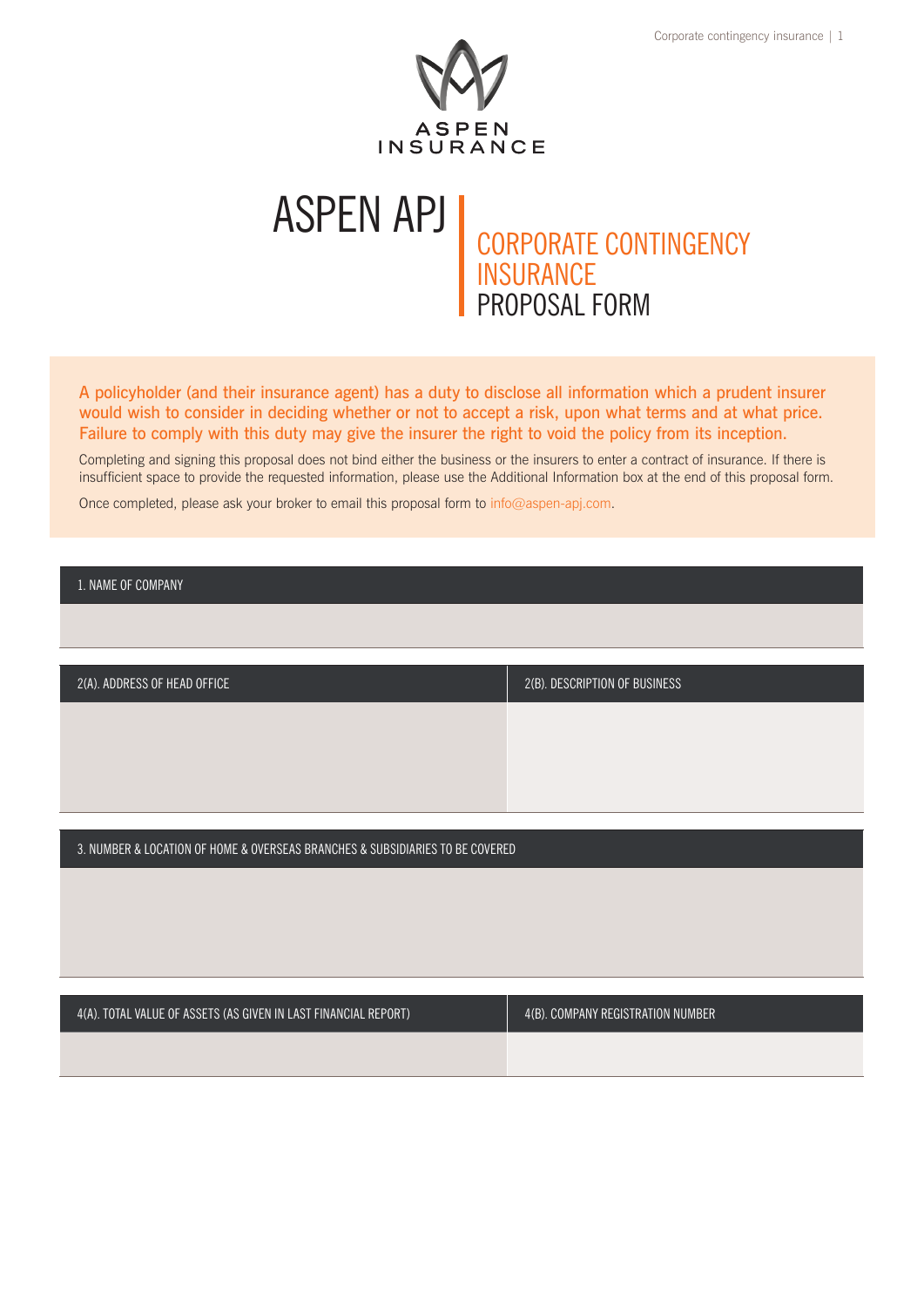

#### 5(A). TOTAL NUMBER OF DIRECTORS

### 5(B). SCHEDULE OF DIRECTORS AND/OR OFFICERS TO BE INSURED & THEIR COUNTRY OF RESIDENCE

| Name | Country of residence | City/State |
|------|----------------------|------------|
|      |                      |            |
|      |                      |            |
|      |                      |            |
|      |                      |            |
|      |                      |            |

6. TOTAL NUMBER OF DIRECTORS/OFFICERS/EMPLOYEES

7. IF EMPLOYEES ARE TO BE INSURED, GIVE TOTAL NUMBERS PER COUNTRY

| 8. IF WORLDWIDE COVERAGE IS REQUIRED, SUBMIT DETAILS OF ANTICIPATED OVERSEAS TRAVEL BY INSURED PERSONS |            |                     |                             |
|--------------------------------------------------------------------------------------------------------|------------|---------------------|-----------------------------|
| Country                                                                                                | City/State | Number of instances | Average duration of trip(s) |
|                                                                                                        |            |                     |                             |
|                                                                                                        |            |                     |                             |
|                                                                                                        |            |                     |                             |
|                                                                                                        |            |                     |                             |
|                                                                                                        |            |                     |                             |

9. DETAILS OF THE RECORD OF ANY INCIDENT OR THREATS TO DIRECTORS AND/OR STAFF OR THEIR IMMEDIATE FAMILIES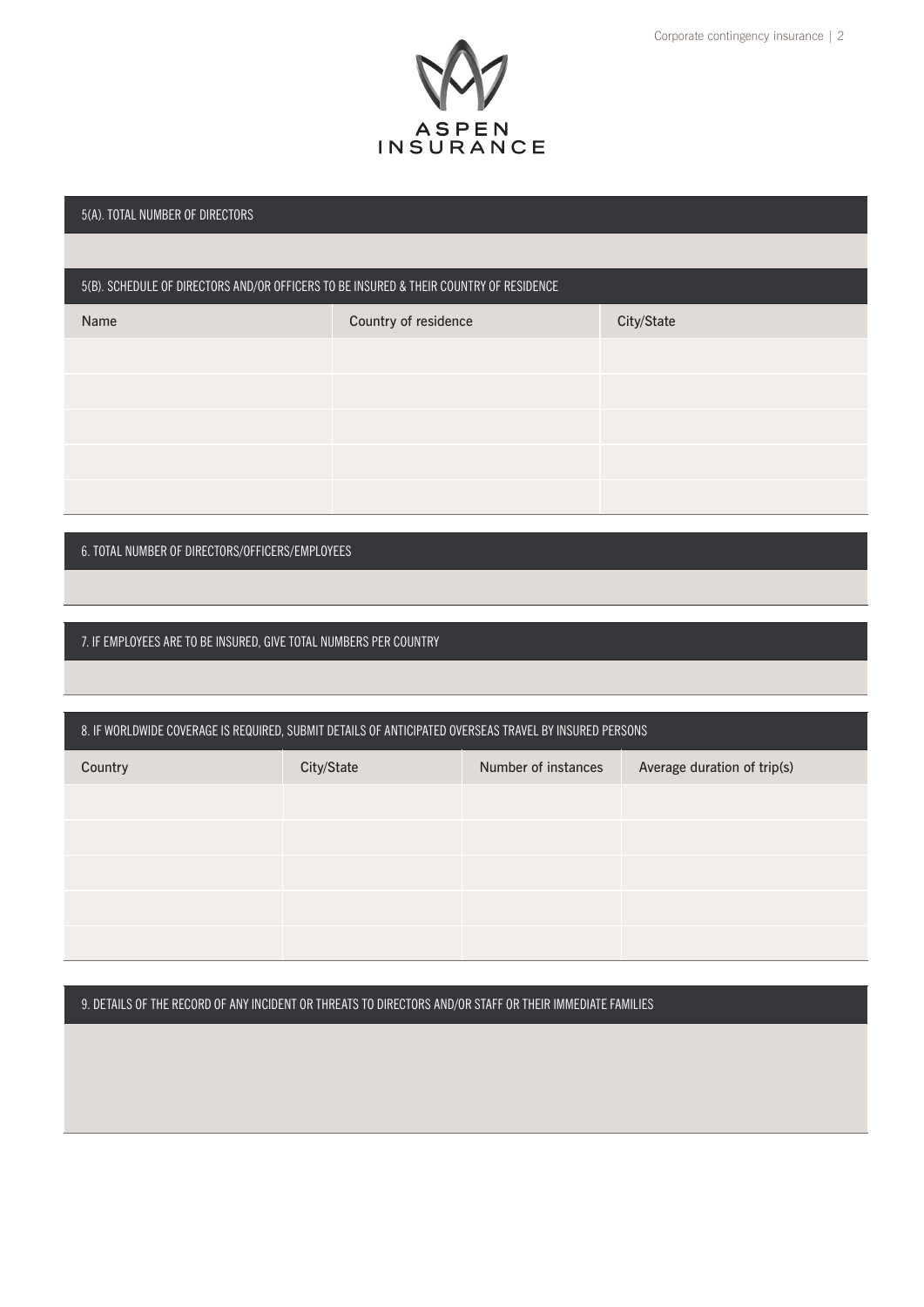

### 10. WHAT INSURED LIMITS ARE REQUIRED? (LIMITS APPLY PER INSURED EVENT)

## 11. HAVE ANY SECURITY MEASURES BEEN TAKEN? PLEASE PROVIDE DETAILS BELOW:

| a) at corporate headquarters?                                              |                                                                                              |      |           |  |
|----------------------------------------------------------------------------|----------------------------------------------------------------------------------------------|------|-----------|--|
| b) in countries other than where the<br>corporate headquaters are located? |                                                                                              |      |           |  |
| c) Give details of:<br>i) security measures                                |                                                                                              |      |           |  |
| ii) specialist security personnel used<br>in security work                 |                                                                                              |      |           |  |
|                                                                            | 12. DETAILS OF PERSONAL PROTECTION OF DIRECTORS/OFFICERS/EMPLOYEES WHILST IN HIGH RISK AREAS |      |           |  |
|                                                                            |                                                                                              |      |           |  |
| a) Has preventative security work been carried out? (Please tick)          |                                                                                              | Yes* | <b>No</b> |  |
| *If Yes, please answer the following questions:                            |                                                                                              |      |           |  |
| i) What?                                                                   |                                                                                              |      |           |  |
| ii) By whom?                                                               |                                                                                              |      |           |  |
| iii) What type? (Security survey,<br>installation of equipment, etc.)      |                                                                                              |      |           |  |
| b) Bodyguard? (Please tick)                                                |                                                                                              | Yes* | <b>No</b> |  |
| *If Yes, please answer the following questions:                            |                                                                                              |      |           |  |
| i) How many?                                                               |                                                                                              |      |           |  |
| ii) Provided by whom?                                                      |                                                                                              |      |           |  |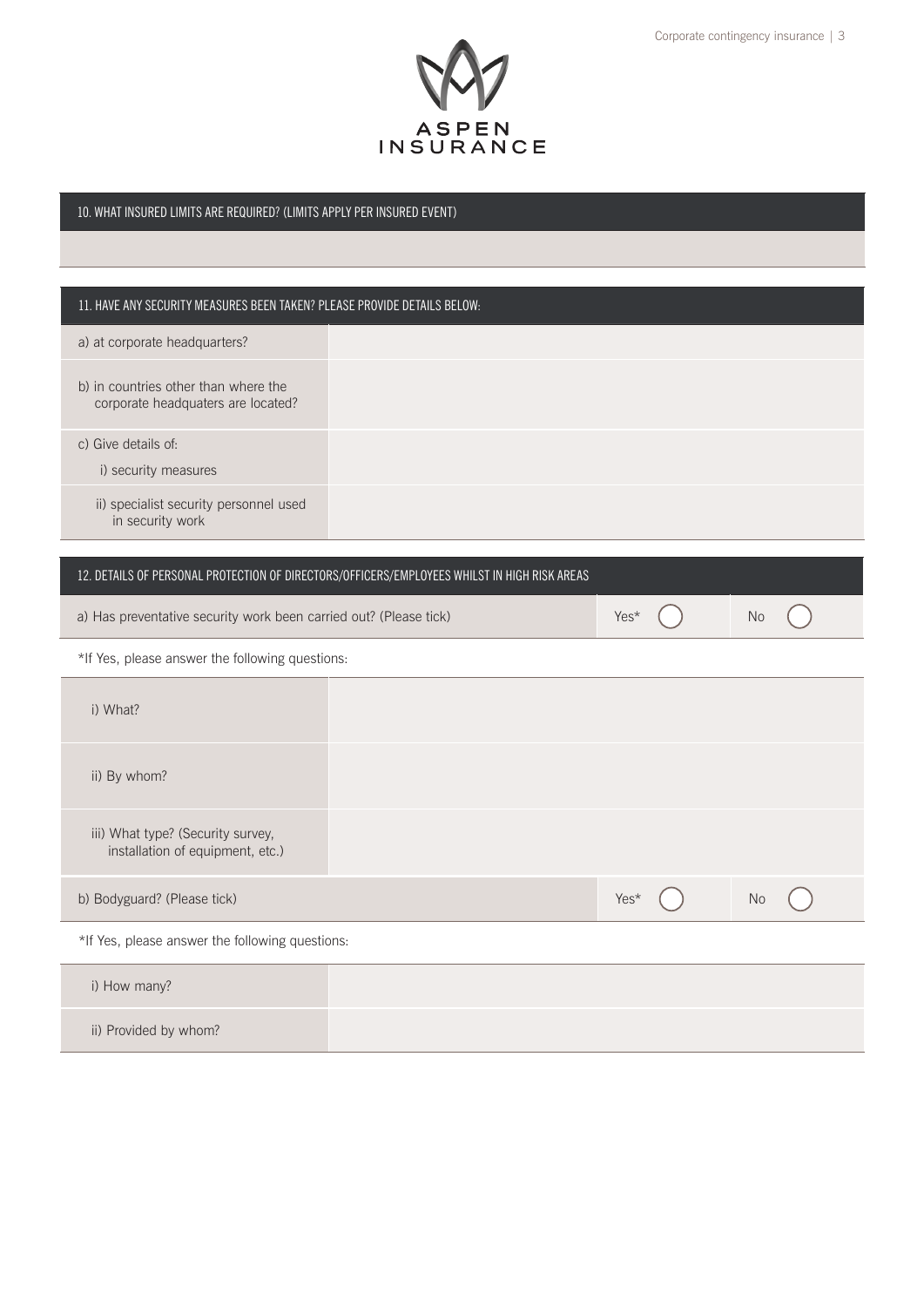

13. IS THE COMPANY OR ANY PERSON INCLUDED IN THIS APPLICATION ALREADY PROTECTED BY THIS FORM OF YES\* NO MUSURANCE?

\*If Yes, please give details of limits and name of company in the box below:

We have read the above and declare that to the best of our knowledge and belief, the statements are true and complete.

Signing this form does not bind the applicant to complete the insurance, but it is agreed that this form shall be the basis of the contract should a policy be issued.

| Signature:<br>(on behalf of the Company) |  |
|------------------------------------------|--|
| Print name:                              |  |
| Position within the Company:             |  |
| Date:                                    |  |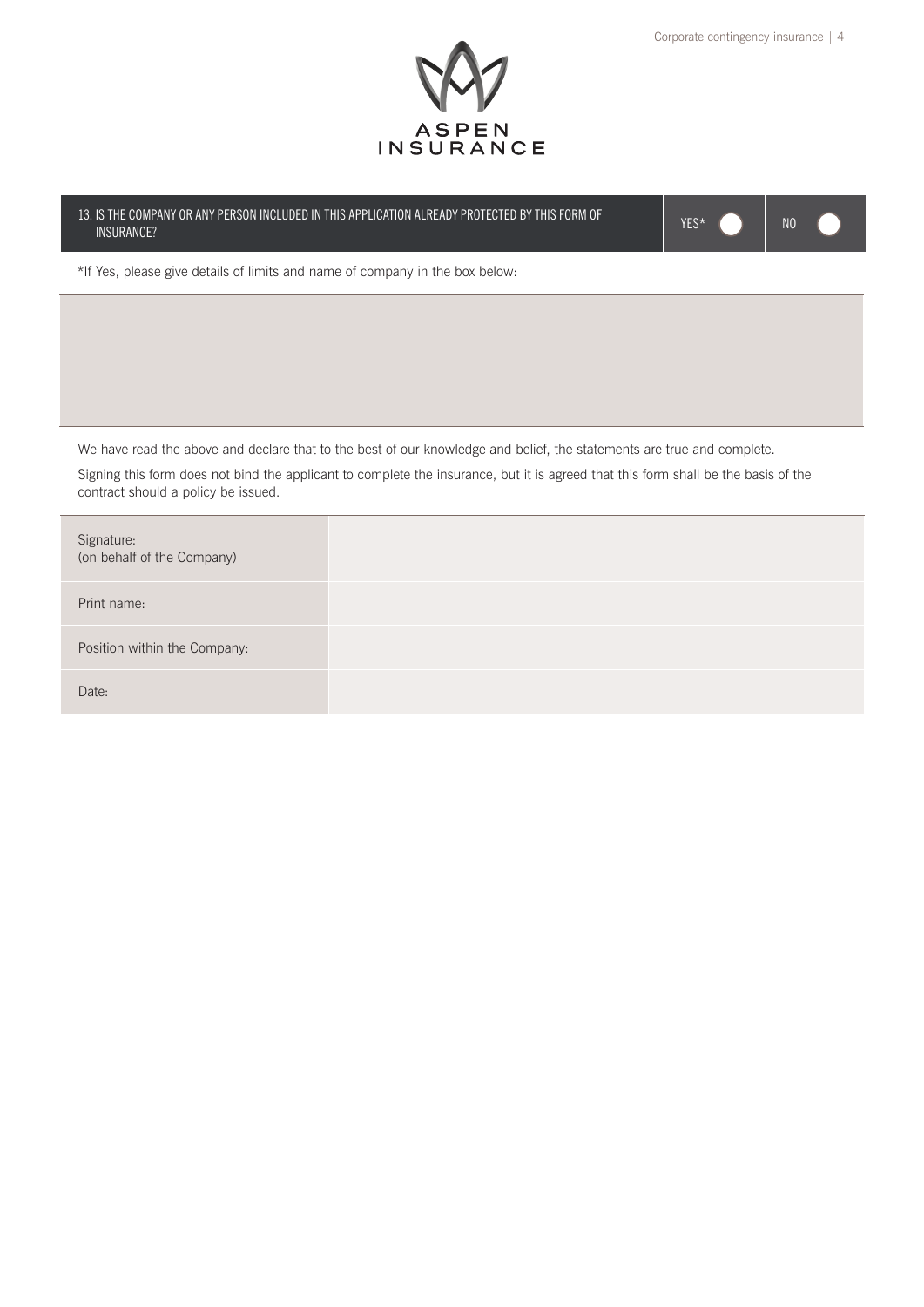

| TO BE FILLED IN BY THE PRODUCING BROKER                   |  |
|-----------------------------------------------------------|--|
| 1. Do you know the Applicant personally?                  |  |
| 2. If so, for how long?                                   |  |
| 3. Did you receive the order directly from the Applicant? |  |
| 4. Do you handle any other insurance for the Applicant?   |  |
| 5. Do you recommend the Applicant?                        |  |
| 6. Name of Broker:                                        |  |
| 7. Address of Broker:                                     |  |
|                                                           |  |
| Signature of Broker:                                      |  |
| Print name:                                               |  |
| Date:                                                     |  |